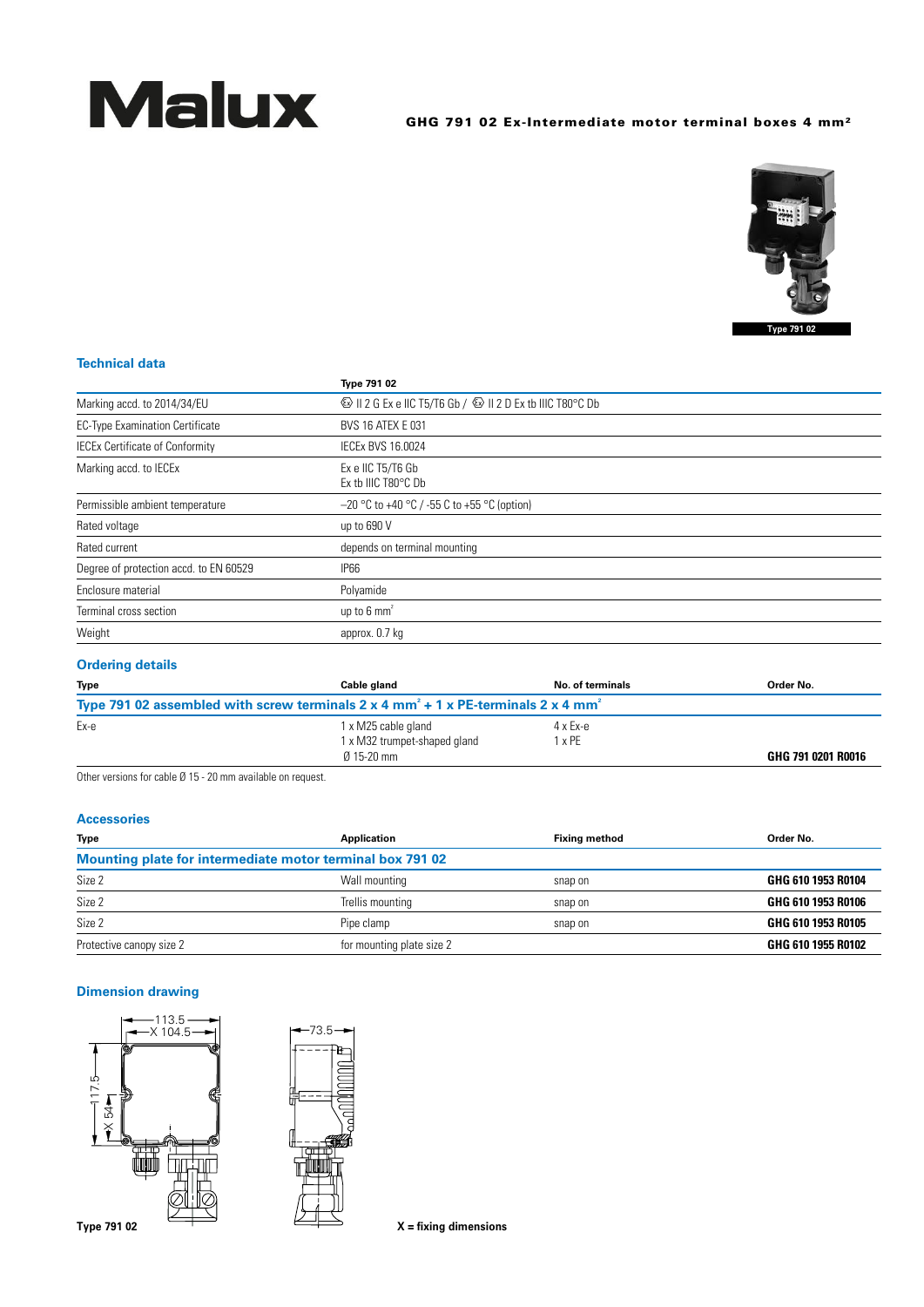#### GHG 721 Ex-intermediate motor terminal boxes 10 mm²/16 mm²





#### **Technical data**

|                                        | <b>Type 721 00</b>                                                                                       |
|----------------------------------------|----------------------------------------------------------------------------------------------------------|
| Marking accd. to 2014/34/EU            | $\circled{$ II 2 G Ex e IIC T4/T5/T6 Gb / $\circled{$ II 2 D Ex tb IIIC T80 $\circ$ C/T95 $\circ$ C IP6X |
| <b>EC-Type Examination Certificate</b> | <b>BVS 13 ATEX 013X</b>                                                                                  |
| <b>IECEx Certificate of Conformity</b> | <b>IECEX BVS 13.0031X</b>                                                                                |
| Marking accd. to IECEx                 | Ex e IIC T4/T5/T6<br>Ex tb IIIC T80 °C/T95 °C Db IP6X                                                    |
| Permissible ambient temperature        | $-20$ °C to +40 °C                                                                                       |
| Rated voltage                          | up to 690 V                                                                                              |
| Rated current                          | depends on terminal mounting                                                                             |
| Degree of protection accd. to EN 60529 | <b>IP66</b>                                                                                              |
| Terminal cross section                 | max. 10 mm <sup>2</sup> / max. 16 mm <sup>2</sup>                                                        |
| Enclosure material                     | glass-fibre reinforced polyester                                                                         |
| Weight                                 | 721 00 approx. 1.0 kg / 721 10 approx. 1.1 kg                                                            |

## **Ordering details**

| <b>Type</b>                                                                                                    | Cable gland                                                                                                 | No. of terminals        | Order No.          |
|----------------------------------------------------------------------------------------------------------------|-------------------------------------------------------------------------------------------------------------|-------------------------|--------------------|
|                                                                                                                | Type 721 00 assembled with screw terminals 2 x 10 mm <sup>2</sup> + 1 x PE-terminals 2 x 10 mm <sup>2</sup> |                         |                    |
| Ex-e                                                                                                           | 1 x M40 cable gland<br>1 x M40 trumpet-shaped gland                                                         | $4 \times Ex-e$<br>x PE |                    |
|                                                                                                                | $0.19 - 27$ mm                                                                                              |                         | GHG 721 0001 R0013 |
| <b>Type</b>                                                                                                    | Cable gland                                                                                                 | No. of terminals        | Order No.          |
|                                                                                                                | Type 721 00 assembled with screw terminals 2 x 16 mm <sup>2</sup> + 1 x PE-terminals 2 x 16 mm <sup>2</sup> |                         |                    |
| Ex-e                                                                                                           | 1 x M50 Ø 21-35 mm                                                                                          | $4 \times Ex-e$         |                    |
|                                                                                                                | 1 x M50 trumpet-shaped gland                                                                                | $x$ PE                  |                    |
|                                                                                                                | Ø 26-34 mm                                                                                                  |                         | GHG 721 0001 R0014 |
| Additional and the category are contributed as a second contribution of the second second second second second |                                                                                                             |                         |                    |

Other applications available on request.

#### **Accessories**

| <b>Type</b>               | Application                                               | <b>Fixing method</b> | Order No.          |
|---------------------------|-----------------------------------------------------------|----------------------|--------------------|
|                           | Mounting plate for intermediate motor terminal box 721 00 |                      |                    |
| Size 2A                   | Wall mounting                                             | snap on              | GHG 610 1953 R0107 |
| Size 2A                   | Trellis mounting                                          | snap on              | GHG 610 1953 R0109 |
| Size 2A                   | Pipe clamp                                                | snap on              | GHG 610 1953 R0108 |
| Protective canopy size 2A | for mounting plate size 2A                                |                      | GHG 610 1955 R0103 |

## **Dimension drawing**



**Type 721 00**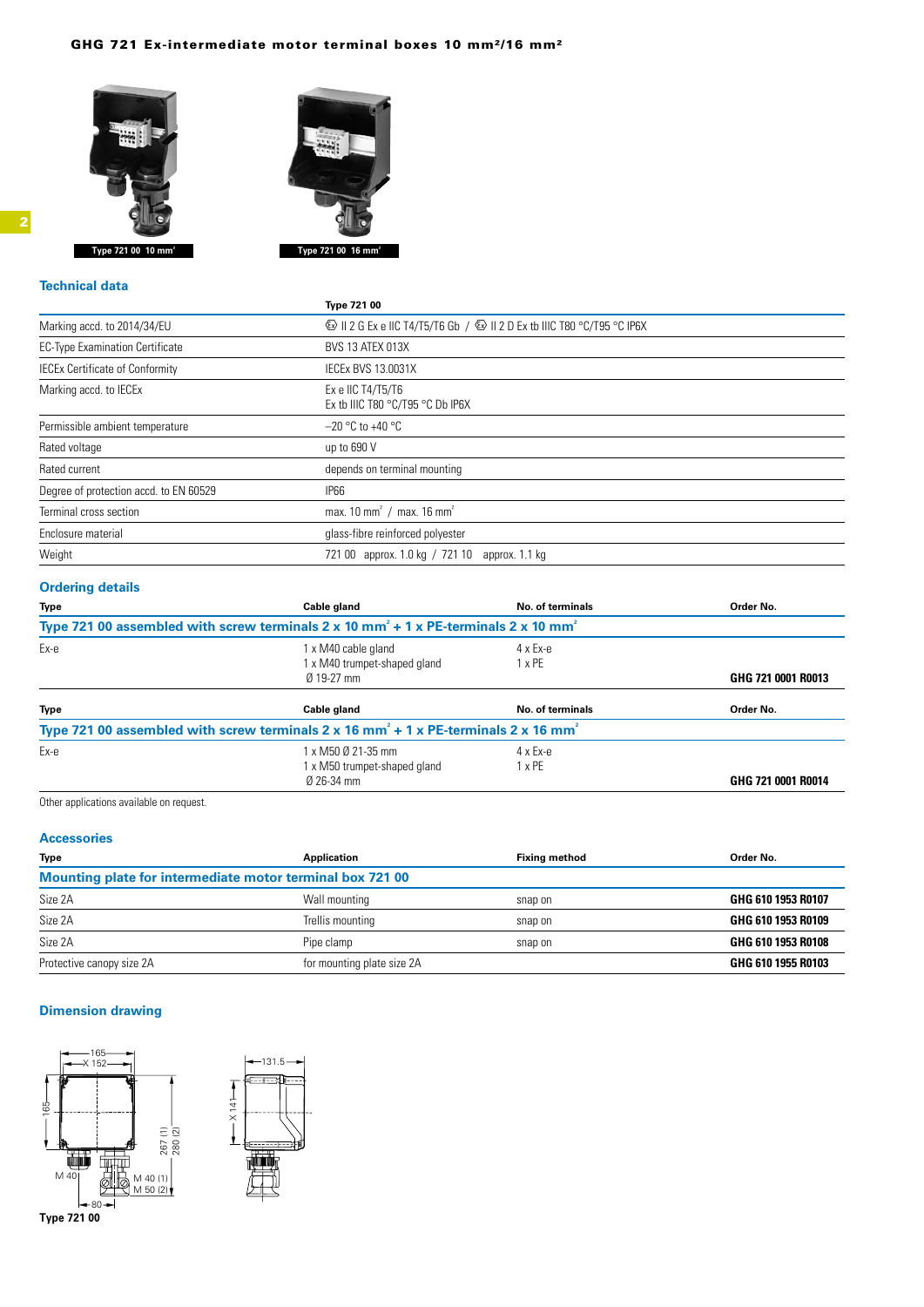

#### **Technical data**

|                                        | <b>Type 745 02</b>                                                                       |  |
|----------------------------------------|------------------------------------------------------------------------------------------|--|
| Marking accd. to 2014/34/EU            | <b> ⓒ</b> II 2 G Ex e IIC T4/T5/T6 Gb / <b>ⓒ</b> II 2 D Ex tb IIIC T80 °C/T95 °C Db IP6X |  |
| <b>EC-Type Examination Certificate</b> | <b>BVS 12 ATEX E 118X</b>                                                                |  |
| <b>IECEx Certificate of Conformity</b> | <b>IECEX BVS 12.0071X</b>                                                                |  |
| Marking accd. to IECEx                 | Ex e IIC T4/T5/T6 Gb<br>Ex tD tb III T80 $\degree$ C/T95 $\degree$ C Db IP6X             |  |
| Permissible ambient temperature        | $-20$ °C to +40 °C                                                                       |  |
| Rated voltage                          | up to 690 V                                                                              |  |
| Rated current                          | depends on terminal mounting                                                             |  |
| Degree of protection accd. to EN 60529 | <b>IP66</b>                                                                              |  |
| Enclosure material                     | glass-fibre reinforced polyester                                                         |  |
| Terminal cross section                 | up to 35 mm <sup>2</sup> or max. 70 mm <sup>2</sup>                                      |  |
| Weight                                 | 745 0201 R0002 approx. 3.0 kg / 745 0201 R0003 approx. 3.2 kg                            |  |

## **Ordering details**

| Cable gland                                                          | <b>No. of terminals</b>          | Order No.                                                                                                                                                                                                                                      |
|----------------------------------------------------------------------|----------------------------------|------------------------------------------------------------------------------------------------------------------------------------------------------------------------------------------------------------------------------------------------|
|                                                                      |                                  |                                                                                                                                                                                                                                                |
| 1 x M50 Ø 21-35 mm<br>1 x M63 trumpet-shaped gland<br>$0.35 - 46$ mm | $4 \times Ex-e$<br>1 x PE        | GHG 745 0201 R0002                                                                                                                                                                                                                             |
| Cable gland                                                          | No. of terminals                 | Order No.                                                                                                                                                                                                                                      |
|                                                                      |                                  |                                                                                                                                                                                                                                                |
| 1 x M50 Ø 21-35 mm<br>1 x M63 trumpet-shaped gland<br>Ø 35-46 mm     | $4 \times Ex-e$<br>$1 \times PE$ | GHG 745 0201 R0003                                                                                                                                                                                                                             |
|                                                                      |                                  | Type 745 02 assembled with screw terminals 2 x 35 mm <sup>2</sup> + 1 x PE-terminals 2 x 35 mm <sup>2</sup><br>Type 745 02 assembled with screw terminals $2 \times 50/70$ mm <sup>2</sup> + 1 x PE-terminals $2 \times 50/70$ mm <sup>2</sup> |

Other applications available on request.

#### **Accessories**

| <b>Type</b>                                               | Application               | <b>Fixing method</b>           | Order No.          |  |
|-----------------------------------------------------------|---------------------------|--------------------------------|--------------------|--|
| Mounting plate for intermediate motor terminal box 745 02 |                           |                                |                    |  |
| Size 3                                                    | Pipe clamp                | screwless mounting on 2 plates | GHG 610 1953 R0108 |  |
| Protective canopy size 3                                  | for mounting plate size 3 |                                | GHG 610 1955 R0104 |  |

## **Dimension drawing**



**X = fixing dimensions**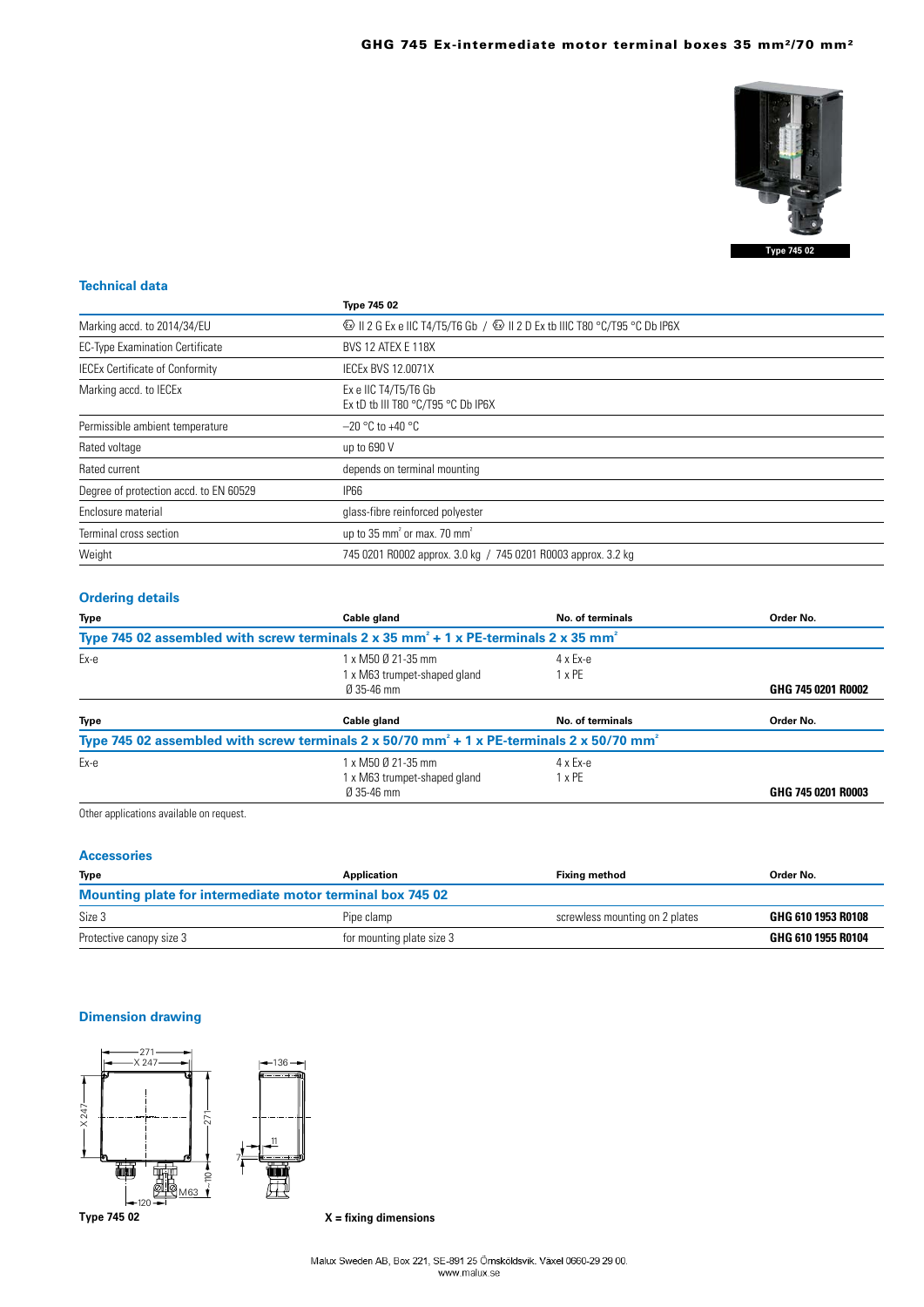#### GHG 746 Ex-intermediate motor terminal boxes 185 mm²/240 mm²





## **Technical data Type 746 03** Marking accd. to 2014/34/EU  $\bullet$  II 2 G Ex e IIC T4/T5/T6 Gb /  $\bullet$  II 2 D Ex tb IIIC T80 °C/T95 °C Db IP6X EC-Type Examination Certificate BVS 12 ATEX E 118X IECEx Certificate of Conformity IECEx BVS 12.0071X Marking accd. to IECEx Exe IIC T4/T5/T6 Gb Ex tD tb III T80 °C/T95 °C Db IP6X Permissible ambient temperature  $-20$  °C to +40 °C Rated voltage up to 690 V Rated current and the control of the depends on terminal mounting Degree of protection accd. to EN 60529 IP54

| Cable gland            | via double cable pothead                                       |  |
|------------------------|----------------------------------------------------------------|--|
| Enclosure material     | glass-fibre reinforced polyester                               |  |
| Terminal cross section | up to 180 mm <sup>2</sup> or max, 240 mm <sup>2</sup>          |  |
| Weight                 | 746 0301 R0001 approx. 6.3 kg / 746 0301 R0008 approx. 16.5 kg |  |

#### **Ordering details**

| <b>Type</b> | Cable gland                                                                                           | <b>No. of terminals</b>    | Order No.          |
|-------------|-------------------------------------------------------------------------------------------------------|----------------------------|--------------------|
|             | Type 746 03 assembled with bold clamp 2 x 185 mm <sup>2</sup> + PE-bold clamp 2 x 185 mm <sup>2</sup> |                            |                    |
| Ex-e        | Double cable pothead<br>1 x entry sleeve 21-45 mm<br>1 x entry sleeve 46-72 mm                        | $3x Ex-e$<br>$1 \times PE$ | GHG 746 0301 R0001 |
| <b>Type</b> | Cable gland                                                                                           | <b>No. of terminals</b>    | Order No.          |
|             | Type 746 03 assembled with bold clamp 240 mm <sup>2</sup> + PE-bold clamp 240 mm <sup>2</sup>         |                            |                    |
| Ex-e        | Double cable pothead<br>2 x entry sleeve 46-72 mm                                                     | 6 x Ex-e<br>$2 \times PE$  | GHG 746 0301 R0008 |
| <b>Type</b> | Cable gland                                                                                           | <b>No. of terminals</b>    | Order No.          |
|             | Type 746 03 assembled with bold clamp 240 mm <sup>2</sup> + PE-bold clamp 240 mm <sup>2</sup>         |                            |                    |
| Eх-е        | Double cable pothead<br>3 x entry sleeve 46-72 mm                                                     | $12 \times Ex-e$<br>4 x PE | GHG 746 0301 R0020 |

Other applications available on request.